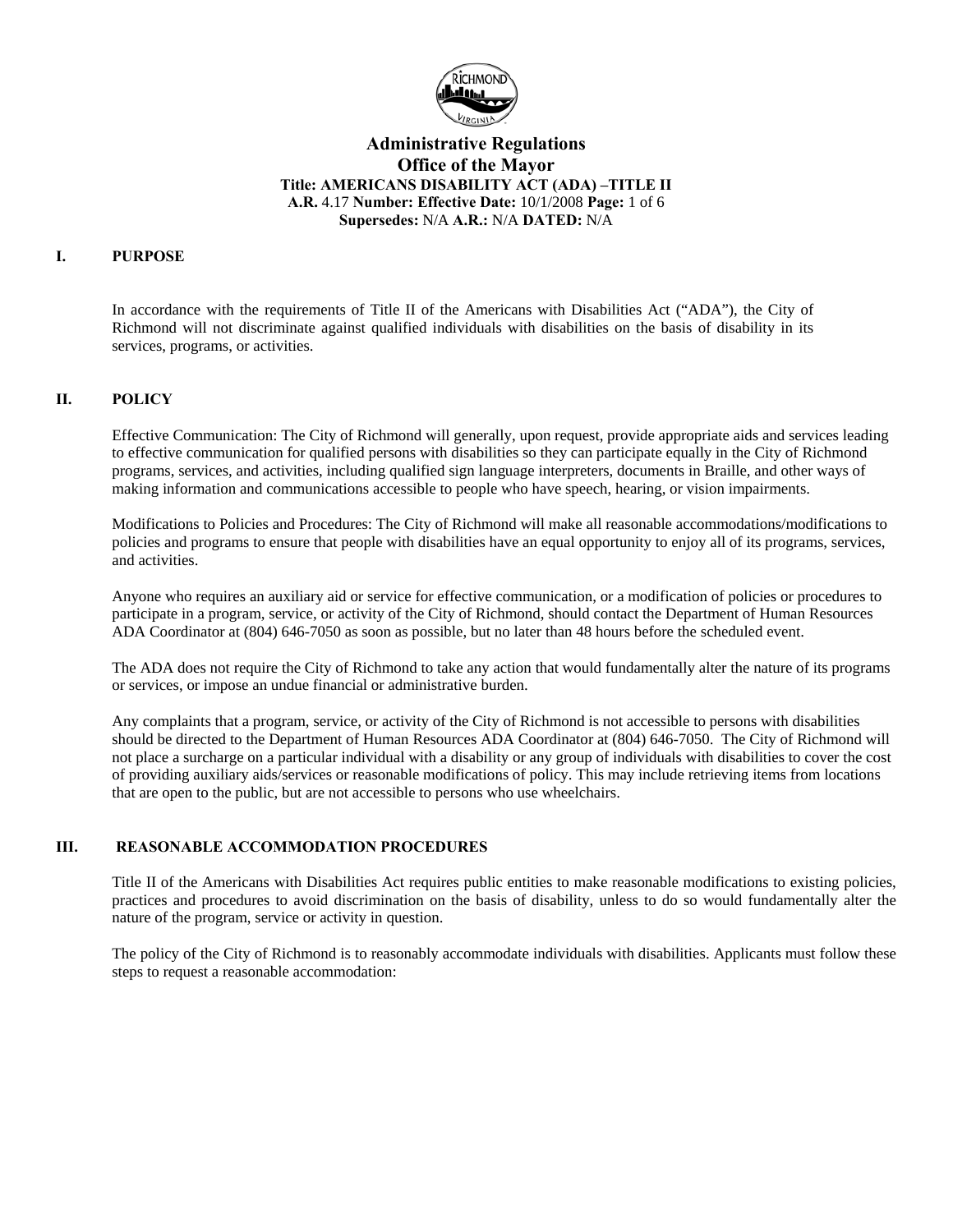

# **Administrative Regulations Office of the Mayor Title: AMERICANS DISABILITY ACT –TITLE II A.R. Number:** 4.17 **Effective Date:** 10/1/2008 **Page:** 2 of 6 **Supersedes:** N/A **A.R.:** N/A **DATED:** N/A

**STEP 1:** Obtain a copy of the City of Richmond's **REQUEST FOR REASONABLE ACCOMMODATION** form (Attachment A). Copies of the form are available online at [http://www.richmondgov.com/forms](http://www.richmondgov.com/forms/#resources) or free of charge from 900 East Broad Street, 9<sup>th</sup> floor -Room 902, Richmond, VA 23219, or by contacting the Department of Human Resources ADA Coordinator at (804) 646-7050. Alternative means of requesting reasonable accommodation, such as personal interviews, will be made available for persons with disabilities upon request.

**STEP 2:** Complete the REQUEST FOR REASONABLE ACCOMMODATION form. If you need assistance filling out the form the City of Richmond will assist you or you may ask someone else to assist you. All of the information must be provided before the City of Richmond will begin to process the request. The City of Richmond may ask for additional information to process the request, including, in some instances, that the disabled individual, or the information provided, be examined, tested, or reviewed by experts at the City of Richmond's expense. Failure or refusal to provide the City of Richmond with all of the information necessary to determine your eligibility for accommodation is grounds for denying the request. Any questions or requests for assistance with the procedure or grievances should be directed to the Department of Human Resources ADA Coordinator at (804) 646-7050.

**STEP 3:** Submit the REQUEST FOR REASONABLE ACCOMMODATION form with the Department of Human Resources, ADA Coordinator, 900 East Broad Street, 9<sup>th</sup> floor -Room 902, Richmond, VA 23219. Private information disclosed in the request will be kept confidential to the extent as required by law, but state and/or federal law may permit or require the City of Richmond to disclose or use the information in City conducted public hearings regarding the request, in court or administrative proceedings, by court order and in other circumstances.

#### **VI. ADA GRIEVANCE PROCEDURE**

This Grievance procedure is established to meet the requirements of the Americans with Disabilities Act of 1990 (ADA). It may be used by anyone who wishes to file a complaint alleging discrimination on the basis of disability in the provisions of services, activities, programs or benefits by the City of Richmond. Please be advised that the City of Richmond's Personnel Rules and Administrative Regulations govern employment-related complaints of disability discrimination.

**STEP 1:** Obtain a copy of the City of Richmond's **ADA DISCRIMINATION COMPLAINT** form (Attachment B). Copies of the form are available online at [http://www.richmondgov.com/forms](http://www.richmondgov.com/forms/#resources) or by contacting the Department of Human Resources ADA Coordinator at (804) 646-7050. The complaint should be in writing and contain information about the alleged discrimination such as name, address, phone number of complainant and location, date, and description of the problem. Alternative means of filing complaints, such as personal interviews or a tape recording of the complaint will be made available for persons with disabilities upon request.

**STEP 2:** The complaint should be submitted by the grievant and/or his/her designee as soon as possible but no later than 60 calendar days after the alleged violation to the Department of Human Resources, ADA Coordinator, 900 East Broad Street, 9<sup>th</sup> floor -Room 902, Richmond, VA 23219.

**STEP 3:** Within 15 calendar days after receipt of the complaint, the ADA coordinator or his/her designee will meet with the complainant and/or respond in writing and where appropriate, in a format accessible to the complaint, such as print, Braille, or audiotape. The response will explain the position of the City of Richmond and offer options for substantive resolution of the complaint.

**STEP 4:** If the response by the ADA coordinator or designee does not satisfactorily resolve the issue, the complainant and/or his/her designee may appeal the decision within 15 calendar days after receipt of the response to the Chief Administrative Officer or his/her designee. Within a reasonable time, the Chief Administrative Officer or his/her designee will meet with the complaint and/or respond in writing and where appropriate, in a format accessible to the complaint, such as print, Braille, or audiotape. The response will explain the position of the City of Richmond and discuss possible resolutions if appropriate.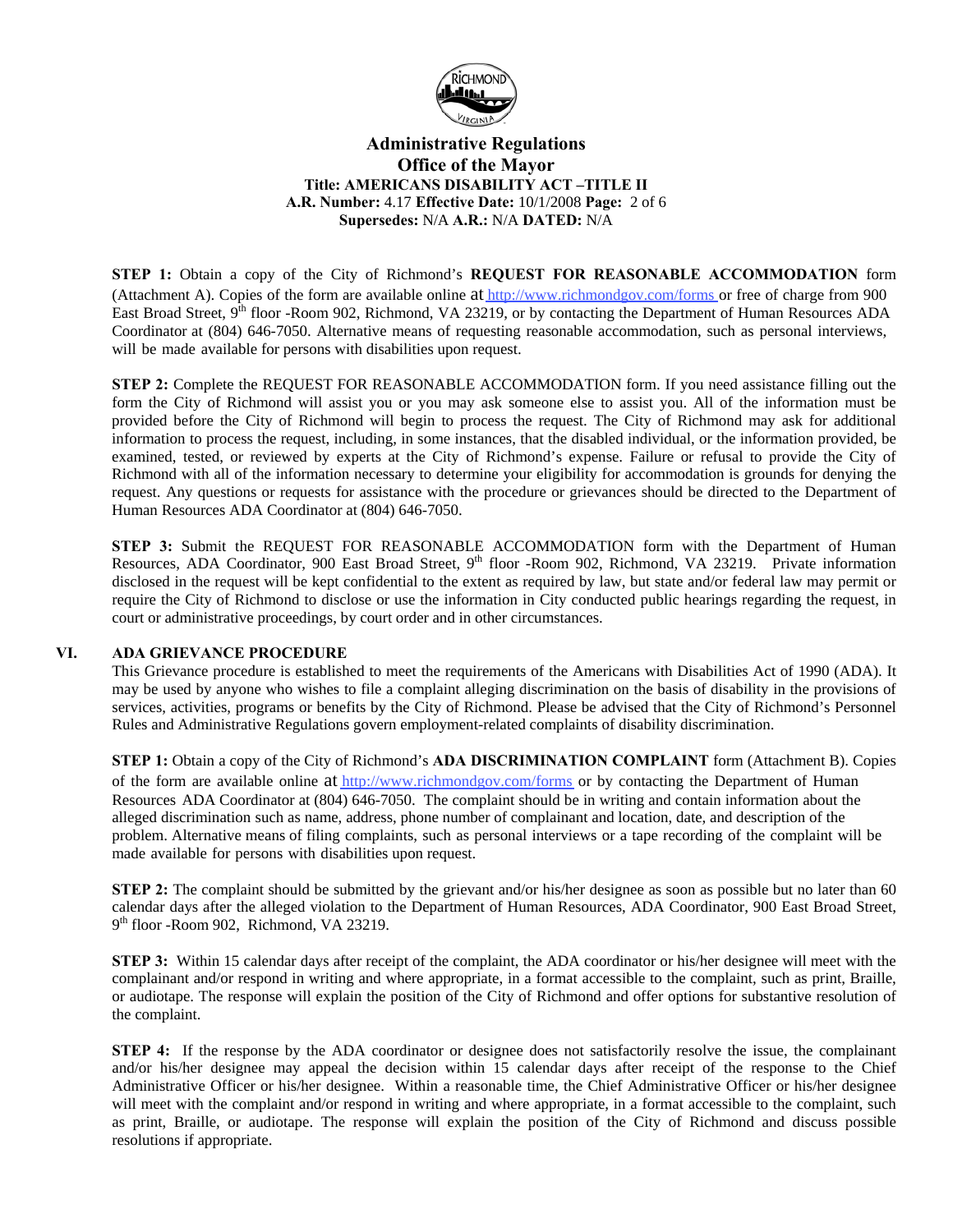

## **Administrative Regulations Office of the Mayor Title: AMERICANS DISABILITY ACT –TITLE II A.R. Number:** 4.17 **Effective Date:** 10/1/2008 **Page:** 3 of 6 **Supersedes:** N/A **A.R.:** N/A **DATED:** N/A

All written complaints received by the ADA coordinator or his/her designee, appeals to the Chief Administrative Officer or his/her designee, and responses will be retained by the City of Richmond for at least three years.

#### **III. REGULATION UPDATE**

The Office of the Mayor, Department of Human Resources and the City Attorney's Office shall be responsible for modifications to this Policy.

 **APPROVED:** 

 **MAYOR**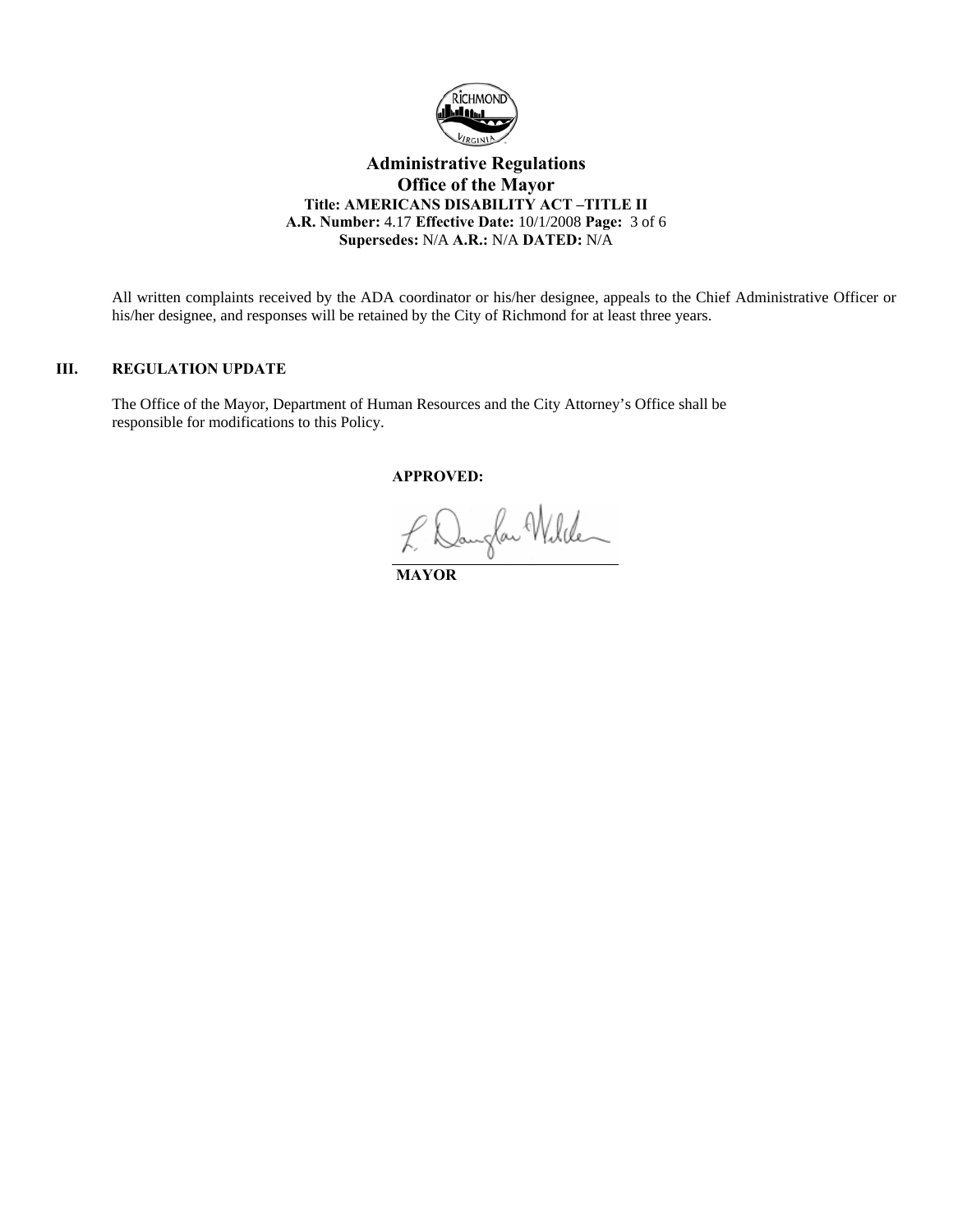

## **Administrative Regulations Office of the Mayor Title: AMERICANS DISABILITY ACT –TITLE II A.R. Number: Effective Date:** 10/1/2008 **Page:** 4 of 6 **Supersedes:** N/A **A.R.:** N/A **DATED:** N/A

**Attachment A** 

**City of Richmond**

# **Title II of the Americans with Disabilities Act Section 504 of the Rehabilitation Act of 1973 Request for Reasonable Accommodation**

**Section 1** 

**Person Requesting Accommodation:** 

**Street Address:**

**City, State and Zip:** 

**Home Telephone: Business Telephone:** 

**Person completing form (If other than the concerned):** 

**Street Address:** 

**City, State and Zip:** 

**Home Telephone: Business Telephone:** 

#### **Section 2**

**Accommodation Requested.** (*Be as specific as possible, e.g., adaptive equipment, reader, interpreter*)

# **Section 3**

**Reason for Request.** (*If accommodation is time sensitive, please explain*)

**Signature:** 

**Date:** 

**Submit the REQUEST FOR REASONABLE ACCOMMODATION form with the Department of Human Resources, ADA Coordinator, 900 East Broad Street, 9th floor -Room 902, Richmond, VA 23219**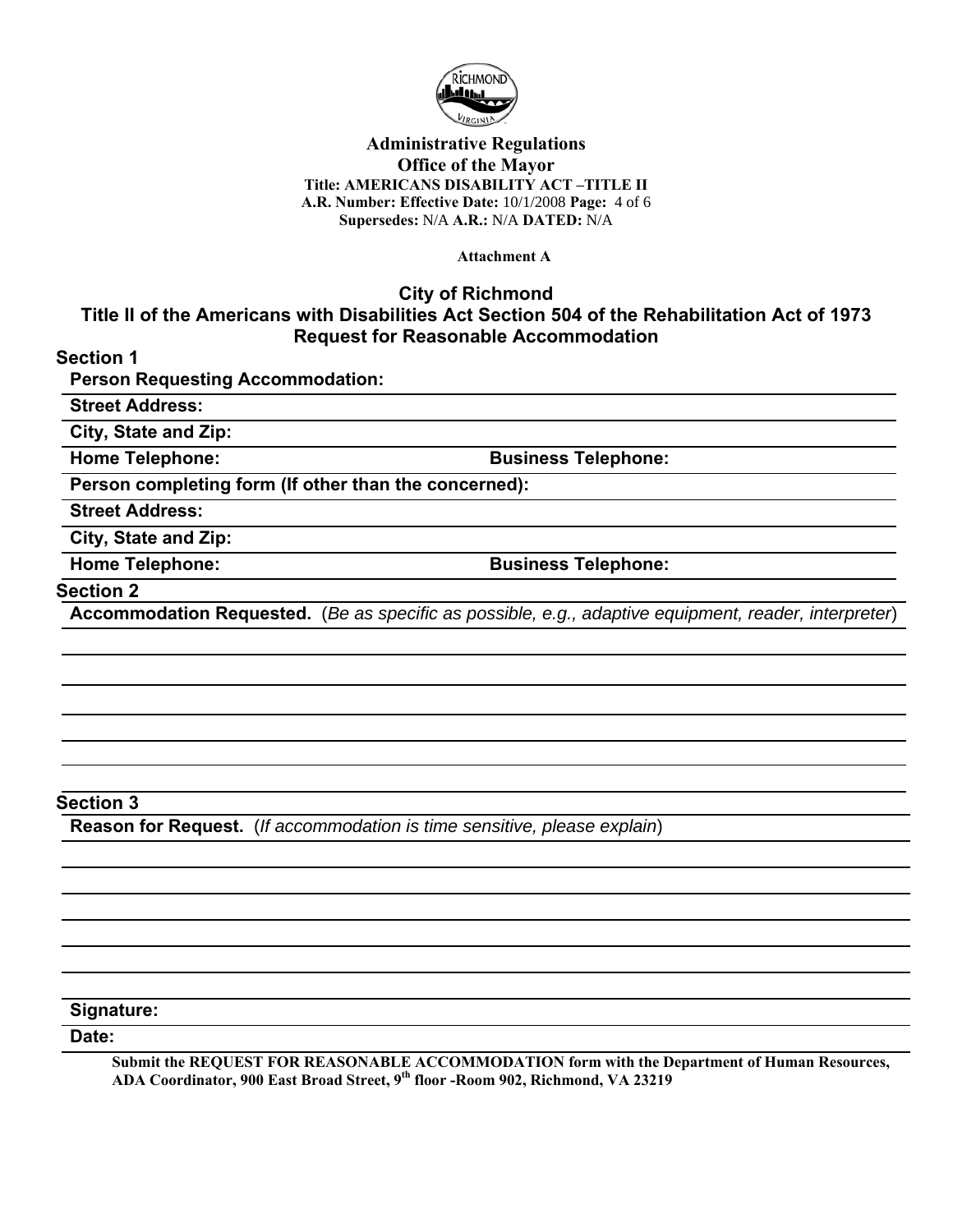

## **Administrative Regulations Office of the Mayor Title: AMERICANS DISABILITY ACT –TITLE II A.R. Number: Effective Date:** 10/1/2008 **Page:** 5 of 6 **Supersedes:** N/A **A.R.:** N/A **DATED:** N/A

**Attachment B** 

# **Title II of the Americans with Disabilities Act Section 504 of the Rehabilitation Act of 1973 ADA Discrimination Complaint Form**

**Name of Complainant:** 

**Street Address:** 

**City, State and Zip:** 

**Home Telephone: Business Telephone:** 

**Person completing form (If other than the complainant):** 

**Street Address:** 

**City, State and Zip:** 

**Home Telephone: Business Telephone:** 

**City Agency or Department which you believe has discriminated** 

**Name:** 

**Street Address:** 

**City, State and Zip:** 

**Have efforts been made to resolve this complaint with the Agency or Department?** 

**Yes □ No □ Not Applicable □** 

**If yes, what is the outcome?** 

**Has the complaint been filed with any other Federal, State or local civil rights agency or court?** 

**Yes □ No □ Not Applicable □ If yes, which Agency or Court:** 

**Contact Person:**